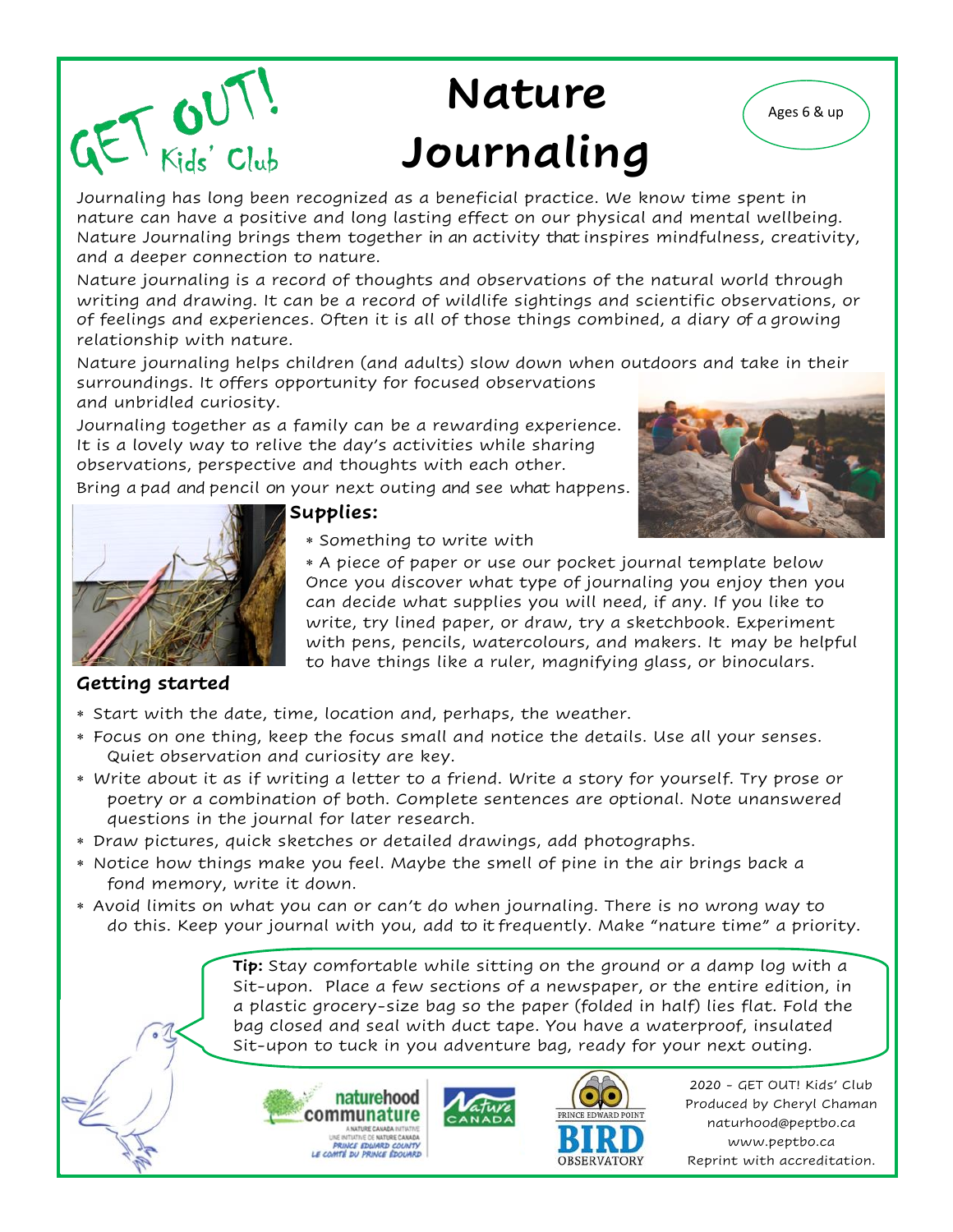#### **How to make a simple, pocket-sized Nature Journal.**

- Cut the page in half along the solid line.
- Put the top half on top of the bottom half, and fold along the dotted line to form a booklet.
- Add as many inside pages as you like. Use blank paper, lined paper or a combination of both.
- Punch two holes on the fold using a hole punch.
- Bind the pages together with round-head brass fasteners or ribbon. Add more pages as needed.

## Nature Journal

2020 - GET OUT! Kids' Club Produced by Cheryl Chapman naturehood@peptbo.ca www.peptbo.ca

 $By \_$